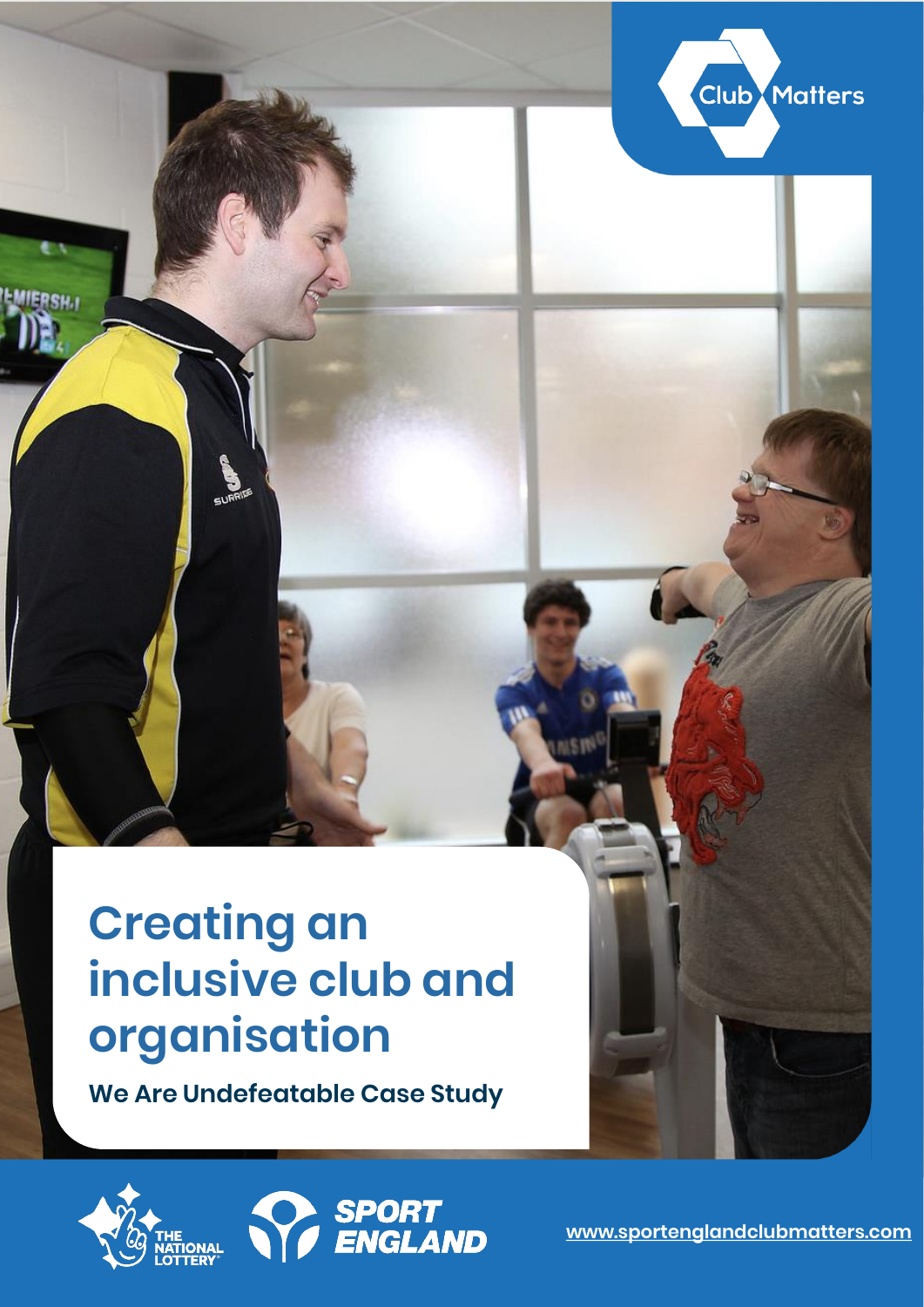## **Creating Inclusive Environments**

Clubs and organisations provide activity to over 15 million people every week, catering for a huge range of individuals. Increasingly we are seeing these clubs and organisations provide a varied activity programme that is supporting a much broader audience.

Creating the right environment for those with long term health conditions in clubs and organisations doesn't mean you need to change everything you do, create new sessions or get specialised training. Being an inclusive club is about looking at the small ways that you can support individuals to take part at their level and their own time.

In this short guide we showcase what one club has done to be inclusive and other top tips for your club and workforce.

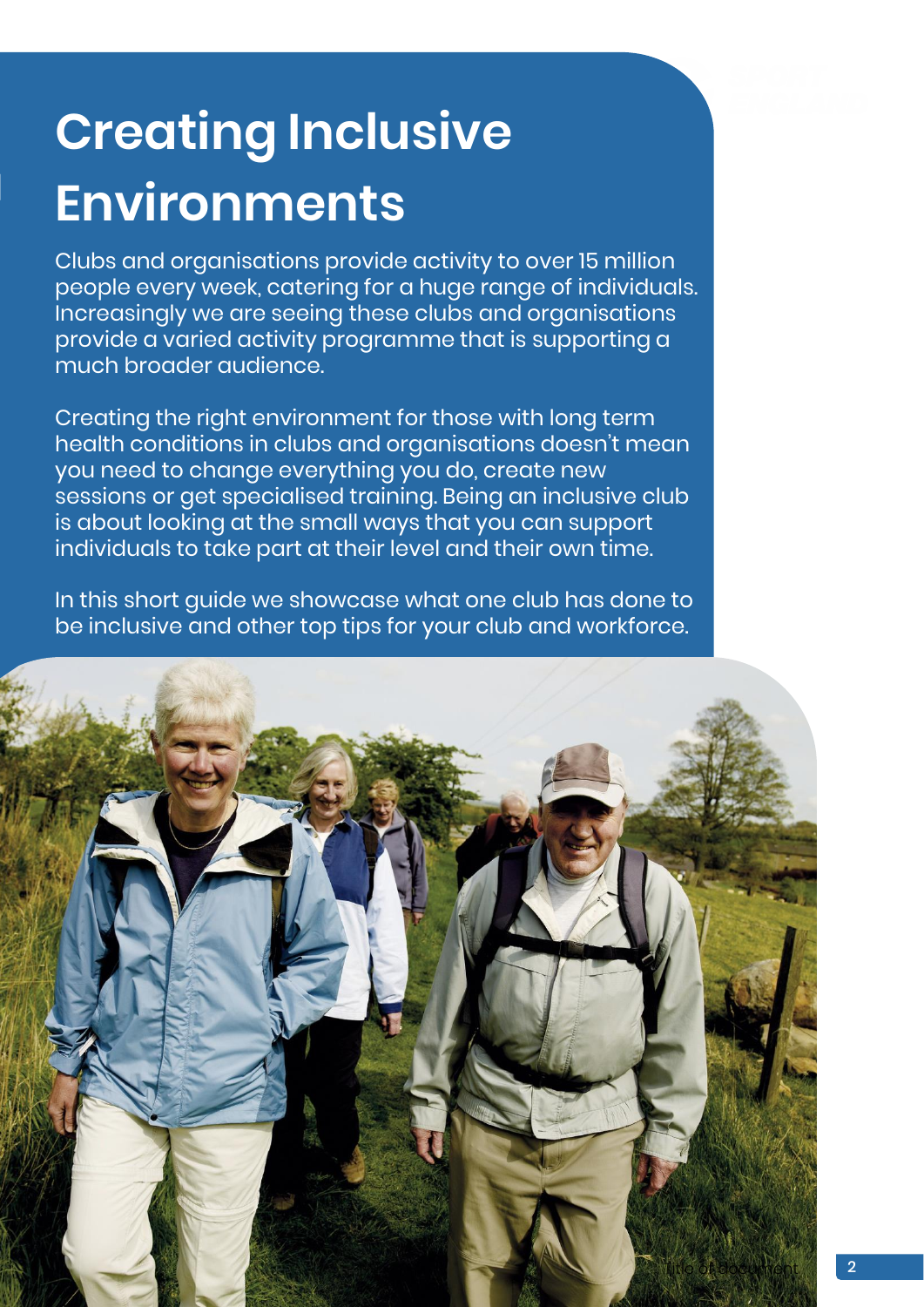

# **Showcasing Portsmouth Triathletes**

**Club Matters met with Portsmouth Triathletes in 2019 to hear about some of the things that they have done to ensure that they provide an inclusive environment for those with long term health conditions. You can see their video [here](https://youtu.be/HO3aW6WO1aI) and their top three tips are:**

**Always aim to provide a friendly, supportive atmosphere where everyone feels they fit in**

- *Key to creating an inclusive environment is making sure that people feel comfortable before, during and after the activity. This isn't just about the activity you provide but the all the people that come in contact with across the session!* **Everyones needs are different, encourage people to do as much or as little as they want**
- *It is not always necessary to create new sessions in order to ensure that people can be involved. When designing your sessions you can think about how people can take part of their own time and achieve as much as they feel they can do*
- *Asking someone what they want to achieve is a really good starting point and checking in with them throughout the activity as well as the day after – even if its just a well done!*

**Remember that the social aspects of your sessions are as important to people as the activity itself**

- *One of the great things that the club have seen is that people find tea and cake part of the session as one of the most important reasons that they come back..*
- *Creating a social atmosphere around the physical activity opportunity is a great way to get to know people better, make them feel welcome and also provide a different experience to just being active*